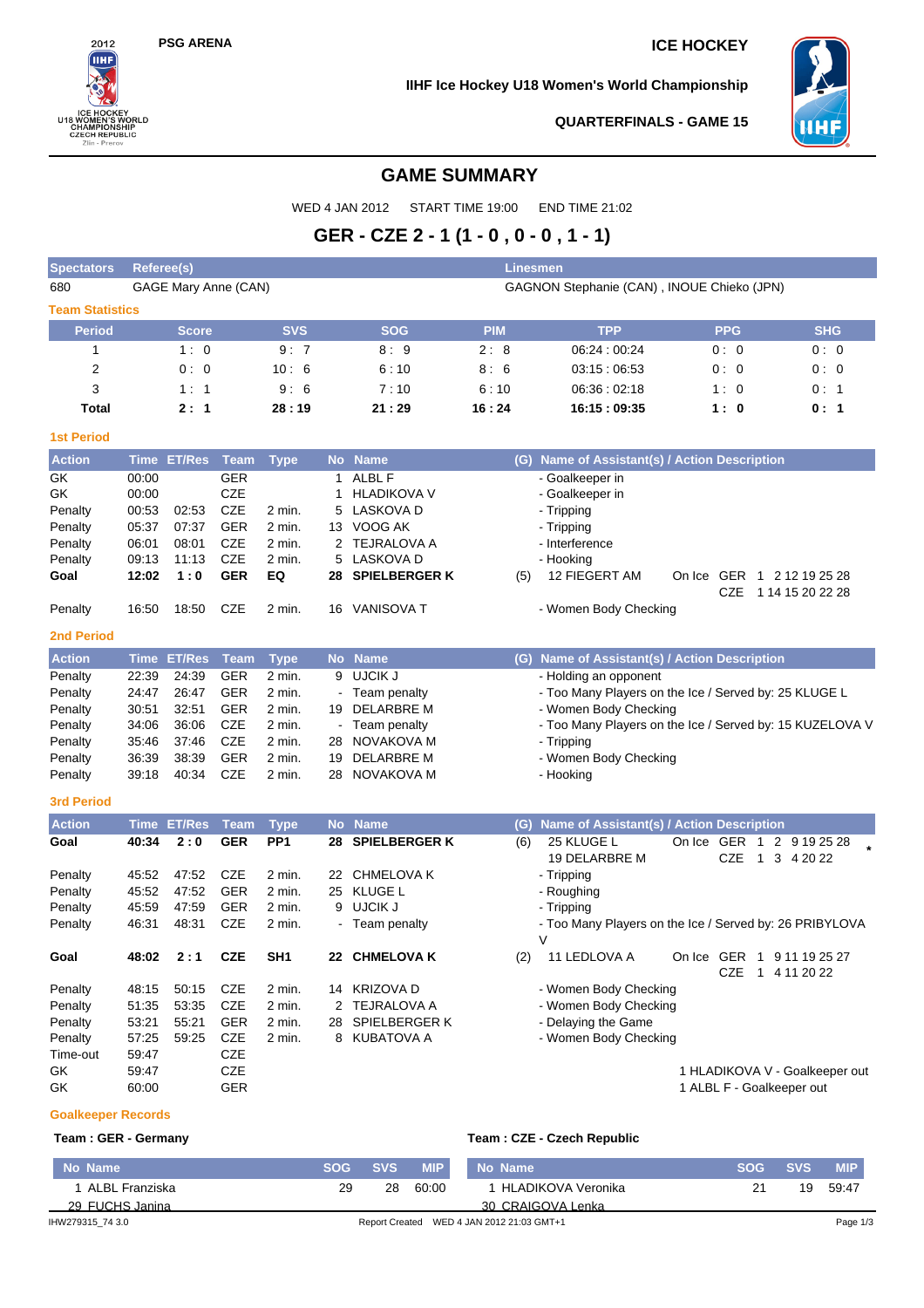

### **IIHF Ice Hockey U18 Women's World Championship**



#### **QUARTERFINALS - GAME 15**

**Game Statistics**

| <b>Feam: GER (white)</b>   |                             |                |          |                |                |                |                |          |                      |                |                |                |           |                |                |
|----------------------------|-----------------------------|----------------|----------|----------------|----------------|----------------|----------------|----------|----------------------|----------------|----------------|----------------|-----------|----------------|----------------|
| Head Coach: BECKER Maritta |                             |                |          |                |                |                |                |          | <b>Shots on Goal</b> |                |                |                |           |                |                |
| <b>No Pos</b>              | <b>Name</b>                 | G              | A        | P              | <b>PIM</b>     | $FO+$          | FO-            | $FO+/-$  | FO%                  |                | $\overline{2}$ | 3 <sup>1</sup> | <b>OT</b> | <b>TS</b>      | $+/-$          |
| 9 D                        | <b>UJCIK Jessica</b>        | 0              | $\Omega$ | 0              | 4              | 0              | 0              | $\Omega$ | 0.00                 | 0              | 0              | 0              |           | 0              | $-1$           |
| 12 D                       | FIEGERT Anna-Maria +C (BP)  | 0              |          |                | 0              | 0              | 0              | $\Omega$ | 0.00                 | 2              | $\overline{2}$ |                |           | 5              | $+1$           |
| 19 F                       | DELARBRE Marie +A           | 0              |          |                | 4              | 8              | 9              | $-1$     | 47.06                | $\overline{2}$ |                | 0              |           | 3              | $\mathbf 0$    |
| 25 F                       | <b>KLUGE Laura</b>          | 0              |          |                | 2              | 15             | 5              | 10       | 75.00                | 0              | $\Omega$       |                |           |                | $\overline{0}$ |
| 28 F                       | SPIELBERGER Kerstin         | $\overline{2}$ | 0        | $\overline{2}$ | $\overline{2}$ | $\overline{2}$ | $\overline{2}$ | $\Omega$ | 50.00                | 1              | 1              | 4              |           | 6              | $+1$           |
| 4 D                        | <b>WAGNER Theresa</b>       | 0              | $\Omega$ | 0              | 0              | 0              | 0              | 0        | 0.00                 | 0              | 0              | 0              |           | 0              | 0              |
| F<br>6                     | <b>HARINGER Melanie</b>     | 0              | 0        | $\Omega$       | 0              | 6              |                | $-1$     | 46.15                | 0              | 1              | 0              |           |                | $\mathbf 0$    |
| F<br>11                    | SEITZ Julia                 | 0              | $\Omega$ | 0              | 0              |                |                | 0        | 50.00                | 0              |                |                |           | $\overline{2}$ | $-1$           |
| 16 F                       | ENGEL Katja-Lisa            | 0              | $\Omega$ | 0              | $\Omega$       | 0              |                | -1       | 0.00                 | 1              | 0              | 0              |           |                | $\mathbf 0$    |
| 21 D                       | <b>FRITZ Theresa</b>        | 0              | $\Omega$ | $\Omega$       | $\Omega$       | 0              | $\Omega$       | $\Omega$ | 0.00                 | 0              | 0              | 0              |           | 0              | $\mathbf 0$    |
| 3 F                        | <b>LUBBERT Michelle</b>     | 0              | $\Omega$ | 0              | 0              | 3              | 6              | $-3$     | 33.33                | 0              | 0              | 0              |           | 0              | 0              |
| 17 F                       | <b>KARPF Bernadette</b>     | 0              | 0        | $\Omega$       | 0              | 0              | $\Omega$       | $\Omega$ | 0.00                 | 0              | 0              | 0              |           | 0              | $\mathbf 0$    |
| 20 F                       | <b>SCHMID Marie-Kristin</b> | 0              | $\Omega$ | 0              | 0              | 0              | 0              | $\Omega$ | 0.00                 | 0              | 0              | 0              |           | 0              | $\mathbf 0$    |
| 22 D                       | REIMANN Dana +A             | 0              | $\Omega$ | 0              | $\Omega$       | $\mathbf 0$    | $\Omega$       | $\Omega$ | 0.00                 | 0              | $\mathbf 0$    | 0              |           | 0              | $\mathbf 0$    |
| 27 D                       | <b>SCHEUERLEIN Muriel</b>   | 0              | $\Omega$ | $\Omega$       | $\Omega$       | $\mathbf 0$    | $\Omega$       | $\Omega$ | 0.00                 | $\overline{2}$ | $\mathbf 0$    | $\Omega$       |           | $\overline{2}$ | $-1$           |
| 2 D                        | <b>BARTSCH Anne</b>         | 0              | $\Omega$ | 0              | 0              | 0              | 0              | 0        | 0.00                 | 0              | 0              | 0              |           | 0              | $+1$           |
| 8 F                        | <b>BAUER Leonie</b>         | 0              | 0        | $\Omega$       | 0              | 0              | 0              | $\Omega$ | 0.00                 | 0              | 0              | $\Omega$       |           | 0              | $\mathbf 0$    |
| 13 D                       | VOOG Ann-Kathrin            | 0              | $\Omega$ | $\Omega$       | 2              | 0              | 0              | 0        | 0.00                 | 0              | $\mathbf 0$    | 0              |           | 0              | $\mathbf 0$    |
| 14 F                       | <b>GASDE Vanessa</b>        | $\Omega$       | $\Omega$ | 0              | $\mathbf 0$    | $\Omega$       | $\Omega$       | $\Omega$ | 0.00                 | 0              | 0              | 0              |           | 0              | $\mathbf 0$    |
| 1 GK                       | <b>ALBL Franziska</b>       | 0              | $\Omega$ | $\Omega$       | $\Omega$       |                |                |          |                      | 0              | $\Omega$       | 0              |           | 0              |                |
| 29 GK                      | <b>FUCHS Janina</b>         | 0              | 0        | 0              | 0              |                |                |          |                      | 0              | 0              | 0              |           | 0              |                |
| <b>Total</b>               |                             | $\overline{2}$ | 3        | 5              | 14             | 35             | 31             | 4        | 53.03                | 8              | 6              | 7              |           | 21             |                |

| Team: CZE (red)                 |                           |          |             |              |                |                |                |          |       |          |                |                      |                        |             |
|---------------------------------|---------------------------|----------|-------------|--------------|----------------|----------------|----------------|----------|-------|----------|----------------|----------------------|------------------------|-------------|
| <b>Head Coach: VYTISK Tomas</b> |                           |          |             |              |                |                |                |          |       |          |                | <b>Shots on Goal</b> |                        |             |
| <b>No Pos</b>                   | <b>Name</b>               | G        | A           | P            | <b>PIM</b>     | $FO+$          | FO-            | $FO+/-$  | FO%   | 1        | $\overline{2}$ | $\overline{3}$       | <b>OT</b><br><b>TS</b> | $+/-$       |
| 2 D                             | <b>TEJRALOVA Aneta</b>    | 0        | $\Omega$    | 0            | 4              | 0              | 0              | 0        | 0.00  | 1        | $\overline{2}$ |                      | 4                      | $\mathbf 0$ |
| 3<br>D                          | VYTISKOVA Marketa +C      | 0        | 0           | 0            | 0              | 0              | 0              | $\Omega$ | 0.00  | 1        | $\Omega$       |                      | $\overline{2}$         | $\mathbf 0$ |
| 14 F                            | KRIZOVA Denisa +A (BP)    | 0        | 0           | $\Omega$     | 2              | 2              |                | 1        | 66.67 | 3        | 3              |                      | 7                      | $-1$        |
| $\mathsf{F}$<br>16              | <b>VANISOVA Tereza</b>    | 0        | 0           | $\Omega$     | $\overline{2}$ | $\overline{2}$ | 3              | $-1$     | 40.00 | 2        | 1              | $\overline{2}$       | 5                      | $\mathbf 0$ |
| 22 F                            | <b>CHMELOVA Klara</b>     | 1        | 0           | 1            | $\overline{2}$ | 11             | 8              | 3        | 57.89 | 1        | 1              | 2                    | 4                      | $\mathbf 0$ |
| 5 F                             | LASKOVA Dominika          | 0        | 0           | 0            | 4              |                | 2              | -1       | 33.33 | 0        | 1              | 2                    | 3                      | 0           |
| 8<br>D                          | KUBATOVA Adela +A         | 0        | 0           | 0            | $\overline{2}$ | 0              | 0              | 0        | 0.00  | 1        | 0              | $\Omega$             | 1                      | $\mathbf 0$ |
| 17 F                            | <b>MAZANKOVA Klara</b>    | 0        | 0           | $\Omega$     | 0              | 4              |                | 3        | 80.00 | 0        | 0              | $\Omega$             | $\Omega$               | 0           |
| D<br>19                         | <b>HUDECKOVA Klara</b>    | 0        | $\Omega$    | $\Omega$     | 0              | 0              | $\Omega$       | $\Omega$ | 0.00  | 0        | $\Omega$       | $\Omega$             | 0                      | $\pmb{0}$   |
| 23 F                            | PECINOVA Adriena          | 0        | $\Omega$    | $\Omega$     | 0              | 1              | 5              | $-4$     | 16.67 | $\Omega$ | $\Omega$       | $\Omega$             | $\Omega$               | $\mathbf 0$ |
| 4 D                             | KOLOWRATOVA Samantha      | 0        | 0           | 0            | 0              | 0              | $\Omega$       | 0        | 0.00  | 0        | 0              | 0                    | 0                      | $+1$        |
| 11 F                            | <b>LEDLOVA Aneta</b>      | 0        |             | 1            | 0              | 8              | $\overline{7}$ | 1        | 53.33 | 0        | 0              | $\Omega$             | 0                      | $+1$        |
| F<br>15                         | KUZELOVA Veronika         | 0        | $\Omega$    | $\Omega$     | 0              | 0              | $\Omega$       | $\Omega$ | 0.00  | $\Omega$ | $\Omega$       | $\Omega$             | $\Omega$               | $-1$        |
| 20 F                            | VOPRAVILOVA Dominika      | 0        | $\mathbf 0$ | 0            | 0              | $\overline{2}$ | 3              | $-1$     | 40.00 | 0        | $\overline{2}$ | $\Omega$             | $\overline{2}$         | $\mathbf 0$ |
| 28 D                            | NOVAKOVA Michaela         | $\Omega$ | $\Omega$    | $\Omega$     | 4              | $\Omega$       |                | $-1$     | 0.00  | 0        | $\Omega$       | $\Omega$             | $\Omega$               | $-1$        |
| 6 D                             | VANOUCKOVA Katerina       | 0        | 0           | 0            | 0              | 0              | 0              | 0        | 0.00  | 0        | 0              | 0                    | $\mathbf 0$            | 0           |
| 7 F                             | SADILKOVA Sara            | 0        | $\Omega$    | $\Omega$     | 0              | 0              | $\Omega$       | $\Omega$ | 0.00  | 0        | 0              | $\Omega$             | $\Omega$               | 0           |
| 10 F                            | NESUTOVA Denisa           | 0        | 0           | $\Omega$     | 0              | 0              | $\Omega$       | $\Omega$ | 0.00  | 0        | $\Omega$       | $\Omega$             | 0                      | 0           |
| D<br>21                         | PELIKANOVA Dana           | 0        | 0           | 0            | 0              | 0              | 0              | $\Omega$ | 0.00  | 0        | $\Omega$       | $\Omega$             | $\Omega$               | $\mathbf 0$ |
| 26 F                            | PRIBYLOVA Vendula         | $\Omega$ | 0           | $\Omega$     | $\mathbf{0}$   | 0              | 4              | $-4$     | 0.00  | 0        | $\Omega$       |                      | 1                      | $\mathbf 0$ |
| GK<br>$\mathbf{1}$              | <b>HLADIKOVA Veronika</b> | 0        | 0           | 0            | 0              |                |                |          |       | 0        | 0              | 0                    | 0                      |             |
| 30 GK                           | <b>CRAIGOVA Lenka</b>     | 0        | 0           | 0            | 0              |                |                |          |       | 0        | $\Omega$       | $\Omega$             | 0                      |             |
| Total                           |                           | 1        | 1           | $\mathbf{2}$ | 20             | 31             | 35             | -4       | 46.97 | 9        | 10             | 10                   | 29                     |             |